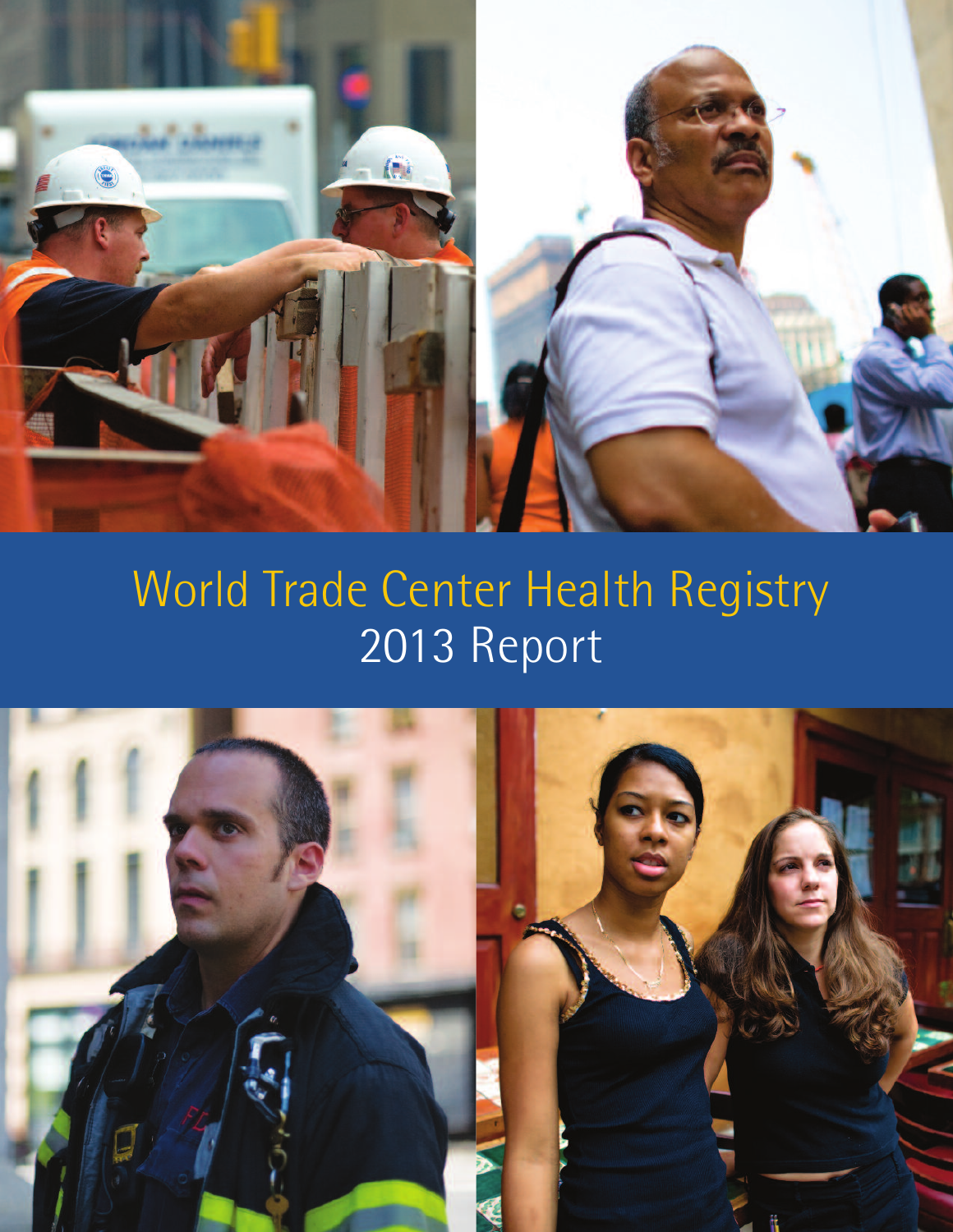

Dear Enrollees:

With your help, we continue to track the long-term health effects of people exposed to the 9/11 disaster and assist you in obtaining health care through the World Trade Center (WTC) Health Program.

More than 43,000 enrollees responded to the 2011-2012 Wave 3 Survey, which provided us with a comprehensive look at your health status 10 years after 9/11. Currently, we are studying what many of you told us about diabetes; asthma control; post-traumatic stress disorder; and other medical conditions and health care needs. We plan to begin sharing these findings in 2014.

When Hurricane Sandy devastated the tri-state area in late 2012, we were especially concerned about those of you who lived in affected areas. In April 2013, we sent a survey to 4,300 enrollees in flooded areas and about 4,300 others who lived nearby. We sought to determine the mental and physical health effects of Hurricane Sandy among persons exposed to the 9/11 disaster. More than 4,000 of you have now completed a Hurricane Sandy Survey.

Our Treatment Referral Program has been expanded to help enrollees or family members get care through the federal WTC Health Care Program (WTCHP). The WTCHP provides 9/11-related medical care at no cost to eligible responders and survivors. We have linked more than 1,100 enrollees to the WTCHP, and we continue to provide this assistance.

This year, the Registry began to help enrollees document their eligibility for two critical programs established by the Zadroga Act: the WTCHP and the September 11th Victim Compensation Fund (VCF). Through our efforts, the federal government agreed to accept the information you provided during the first Registry survey in 2003-2004 to help support your eligibility for these two programs when little or no documentation is available.

If you have any questions, please contact us at 866-NYC-WTCR (866-692-9827) or [wtchr@health.nyc.gov](mailto:wtchr@health.nyc.gov) or visit [nyc.gov/9-11HealthInfo.](www.nyc.gov/9-11HealthInfo)

Thank you for your ongoing commitment to the Registry.

Sincerely,

Park Fampl

Mark Farfel, ScD Director

### **About the Registry**

The World Trade Center Health Registry is the largest post-disaster public health registry in United States history, tracking the health of more than 71,000 people directly exposed to the WTC disaster. The Registry was established by the New York City Department of Health and Mental Hygiene and the federal Agency for Toxic Substances and Disease Registry. The National Institute for Occupational Safety and Health has funded the Registry since May 2009.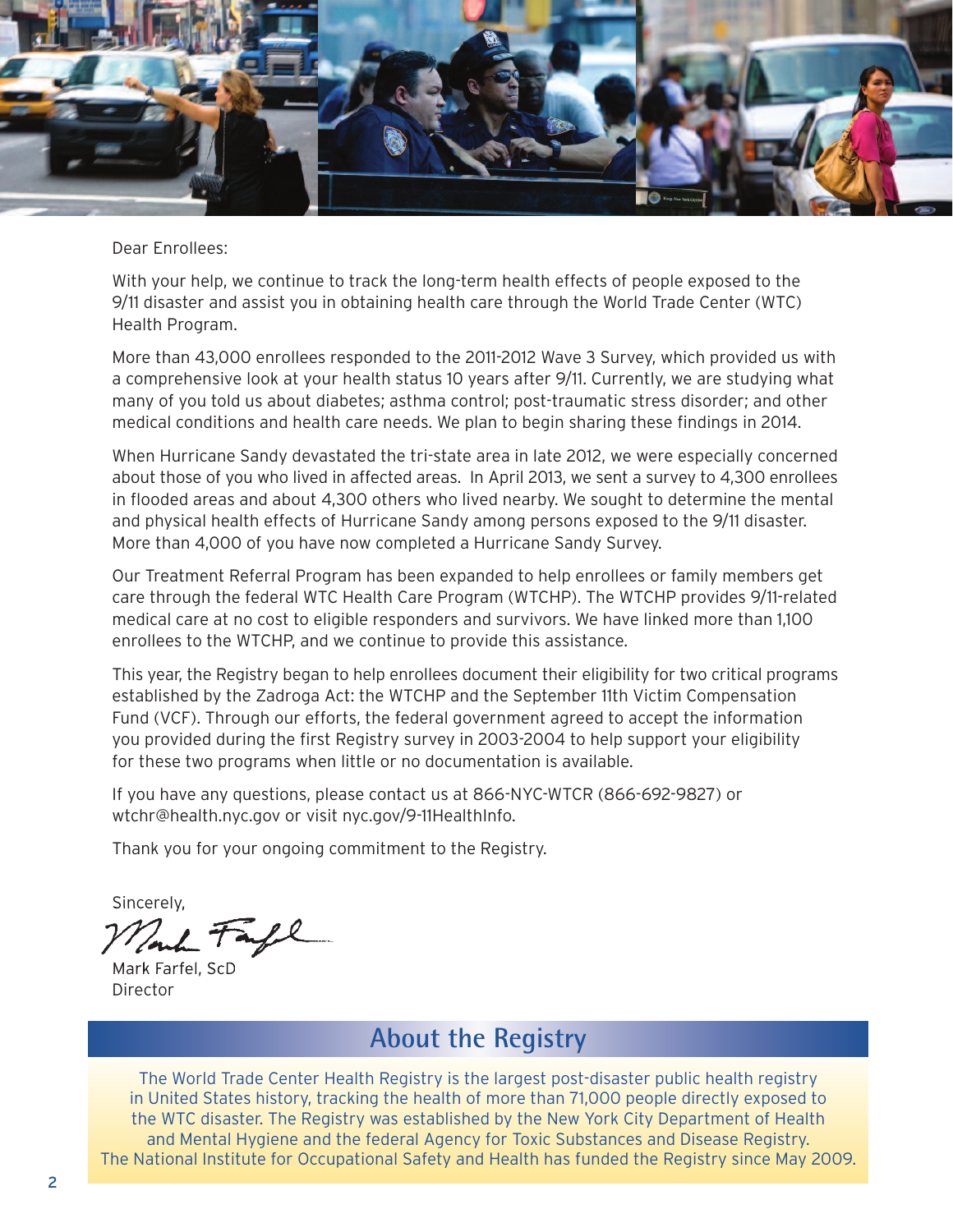## **Our Mission**

- Identify and track the long-term physical and mental health effects of 9/11
- Share findings and recommendations with enrollees, others affected, the public, the WTC Health Program and policymakers
- Respond to health concerns and assess gaps in care for 9/11-related health problems
- Offer guidance to public health professionals in planning for potential future emergencies

#### **WTC Health Program**

The federal WTC Health Program provides medical services for 9/11-related health problems at no cost to eligible responders and survivors. For more information, call 888-982-4748 or visit [cdc.gov/wtc/.](www.cdc.gov/wtc/)

## **Recent Findings**

- The Registry's first cancer analysis found that the overall cancer rate in 2007-2008 among people directly exposed to the 9/11 disaster was not different than that of New York State residents during this period. The study, however, did find small increases in rates of three types of cancer prostate cancer, thyroid cancer, and multiple myeloma—among **rescue/recovery workers** during this period. This study analyzed cancer diagnoses among nearly 56,000 adult Registry enrollees who resided in New York State at the time of their enrollment. (Journal of the American Medical Association, 2012).
- Respiratory symptoms six to seven years after 9/11 were associated with 9/11 dust cloud exposure in **younger children** and with behavior problems in **adolescents**. Other risk factors for respiratory symptoms included living in low-income households. (Journal of Asthma, 2013).
- A study of 14,388 **rescue/recovery workers** five to six years after 9/11 found that 40% of those with lower respiratory symptoms and 57% of those with likely posttraumatic stress disorder (PTSD) had both types of symptoms. Rescue/recovery workers with this combination, or comorbidity, had more severe illness than responders with respiratory symptoms alone or probable PTSD alone. Responders who were comorbid were about three times more likely to report fair or poor general health, and twice as likely to report being unable to perform usual activities for 14 or more days in the month before completing their 2006-2007 survey. Health

care providers are encouraged to address both mental and physical health outcomes among 9/11 exposed persons. (American Journal of Industrial Medicine, 2013).

- High levels of unmet mental health needs and poor mental health days were reported by **adult enrollees** with probable PTSD symptoms five to six years after 9/11, especially among those who also reported being diagnosed with a mental health condition. However, those with a mental health condition are a vulnerable group. They were much less likely to use mental health services despite having perceived a need for mental health care. (Social Science and Medicine Journal, 2013).
- A study that examined the course of probable PTSD among nearly 3,000 **police officer responders** five to six years after 9/11 found that people with larger social networks and more interactions with family and friends had reduced PTSD symptoms, even among those who were highly exposed, compared with people with smaller social networks and fewer interactions with family and friends. (Anxiety, Stress & Coping, 2013).
- Another Registry study found that 9/11-related exposures among men, especially those who performed intensive rescue/recovery work, were associated with an increased risk of heart disease hospitalization. The risks were even higher among both women and men with probable PTSD at the time of enrollment in the Registry in 2003-2004. (Journal of the American Heart Association, 2013).

3

Additional information about the Registry's more than 40 published papers may be found at [nyc.gov/9-11HealthInfo.](www.nyc.gov/9-11HealthInfo)